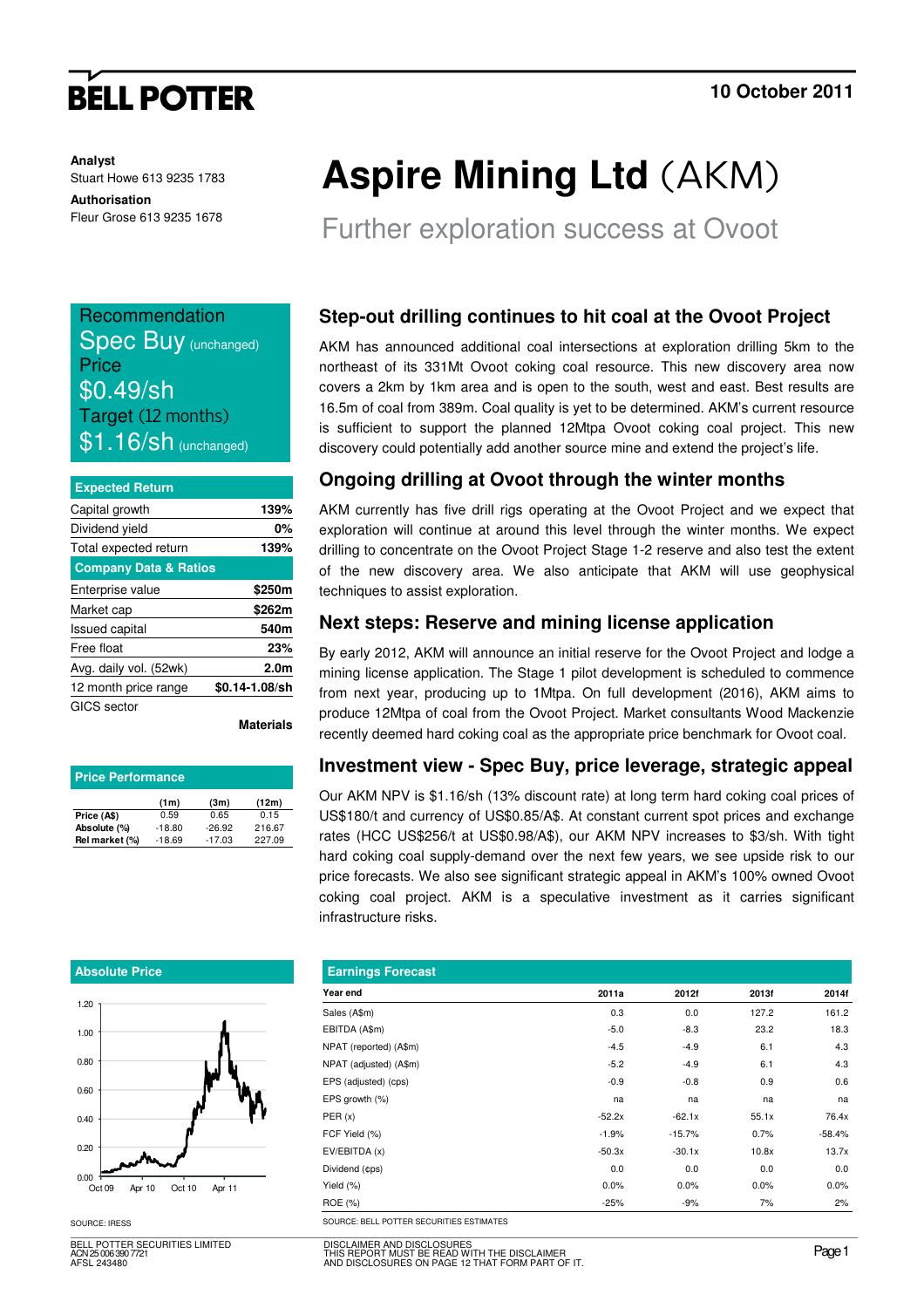# **Exploration success continues at Ovoot**

## **Further coal intersections at new Ovoot discovery area**

AKM has announced additional coal intersections at a new coal discovery area within 5km of its Ovoot Project resource. While coal quality is yet to be determined, drilling has intersected hard bright coal, typical of coking coals. AKM had previously announced coal intersections at this new discovery area on 19 September 2011. This latest release included four previously unreported drill holes.

| Coal intersection (m) | From (m) |
|-----------------------|----------|
|                       |          |
| 4.4                   | 319      |
| 3.2                   | 325      |
| 4.6                   | 389      |
| 11.9                  | 399      |
| 5.0                   | 372      |
| 2.8                   | 455      |
| 3.2                   | 460      |
|                       |          |
| 2.9                   | 338      |
| 3.5                   | 345      |
|                       |          |

## **Positive for Ovoot Project scale and scope**

The proximity of this discovery to the Ovoot Project is a positive. The discovery may eventually support an additional resource and source mine for the Ovoot Project, adding scale, blending opportunities and/or project life. AKM will continue exploration at the new discovery area during the winter months.

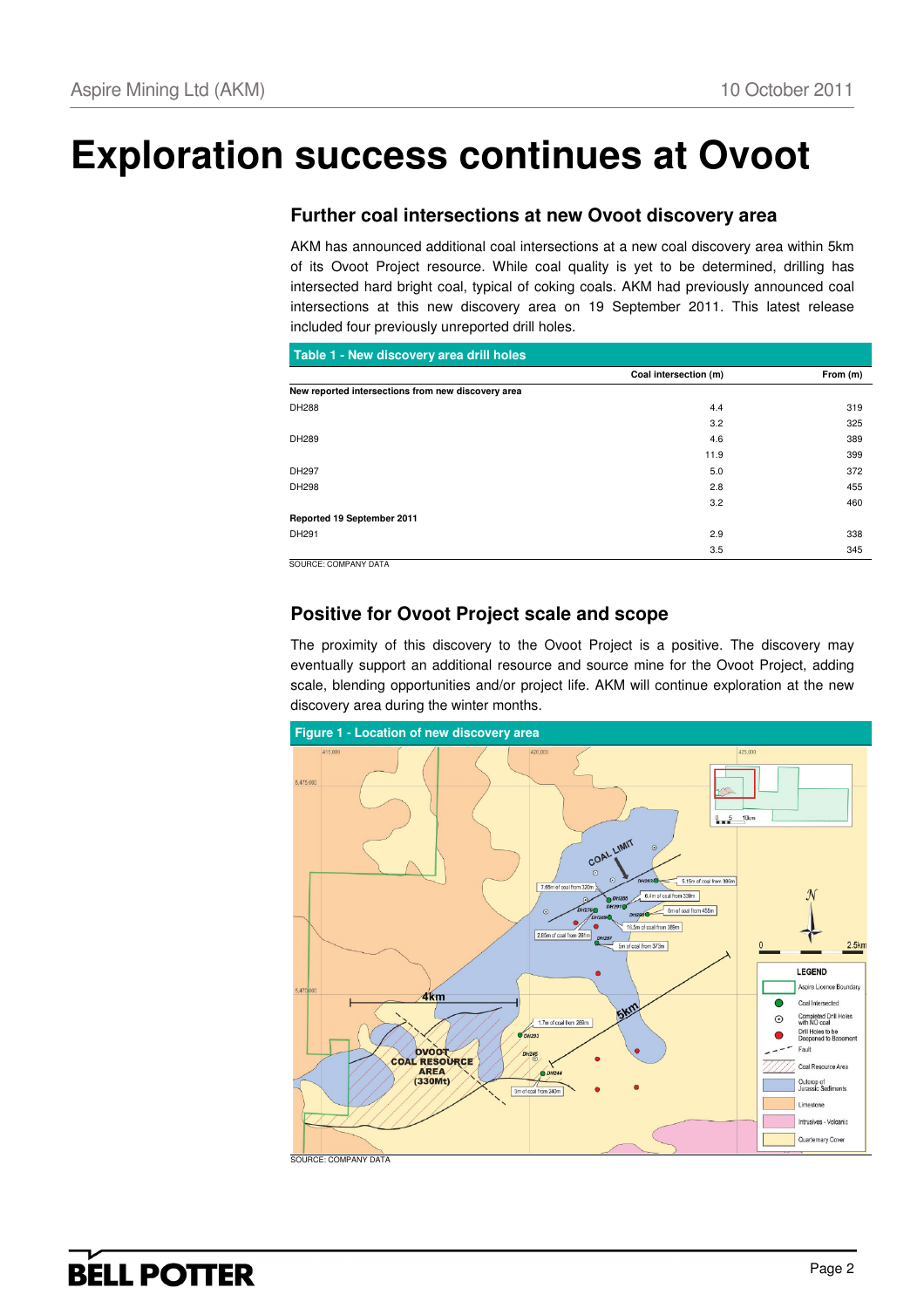#### **Wood Mackenzie confirms Ovoot coal's high value properties**

In late August 2011, AKM published the results from consultants Wood Mackenzie's analysis of the Ovoot coal. The analysis confirmed that the Ovoot coal:

- would easily meet global seaborne market requirements;
- had strong caking, hard coking and blend carrying capacity; and
- pricing would be hard coking coal benchmark.



SOURCE: WOOD MACKENZIE, \* SUPPLIED BY AKM

#### **Coal price and currency forecasts**

| Table 2: Bell Potter Securities coal price and currency forecasts |                 |       |       |       |       |       |       |                |  |
|-------------------------------------------------------------------|-----------------|-------|-------|-------|-------|-------|-------|----------------|--|
|                                                                   |                 | 2010a | 2011f | 2012f | 2013f | 2014f | 2015f | <b>LT Real</b> |  |
| Hard coking                                                       | <b>US\$/t</b>   | 191   | 289   | 250   | 230   | 225   | 208   | 180            |  |
| Semi-hard                                                         | <b>US\$/t</b>   | 158   | 247   | 215   | 191   | 186   | 178   | 155            |  |
| LV PCI                                                            | US\$/t          | 148   | 234   | 205   | 175   | 170   | 168   | 147            |  |
| Semi-soft                                                         | <b>US\$/t</b>   | 141   | 226   | 175   | 148   | 143   | 138   | 120            |  |
| Thermal                                                           | <b>US\$/t</b>   | 91    | 122   | 123   | 115   | 110   | 103   | 90             |  |
| <b>US\$/A\$</b>                                                   | <b>US\$/A\$</b> | 0.92  | 1.07  | 1.03  | 0.95  | 0.89  | 0.85  | 0.85           |  |

SOURCE: BELL POTTER SECURITIES ESTIMATES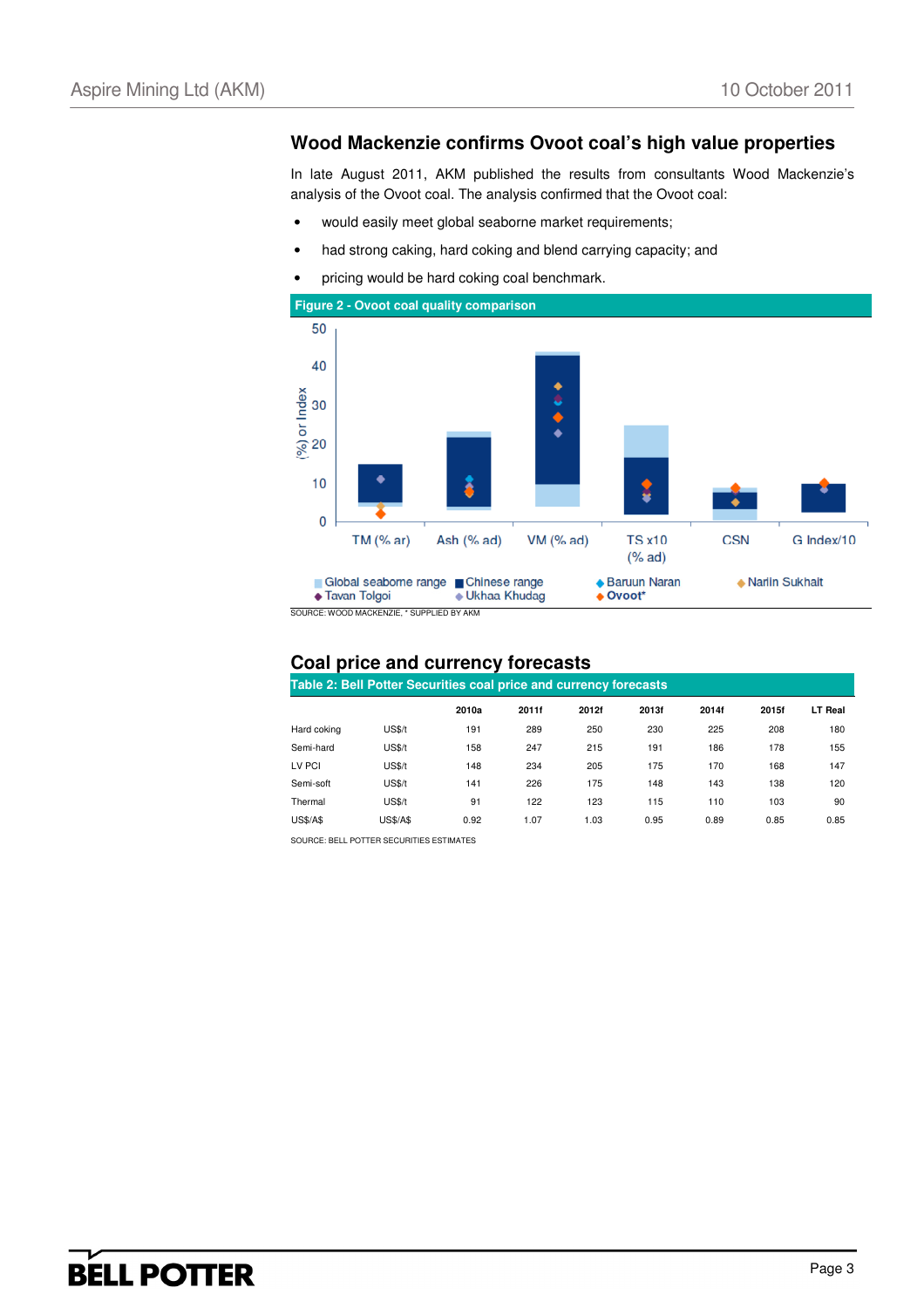## **Valuation and assumptions**

#### **Valuation: Base case DCF of \$1.16/sh**

Our base case valuation of AKM assumes:

- that AKM achieves production/sales rates of 12Mtpa product coal in the December 2017 quarter;
- that AKM pays for around two thirds (US\$1.1bn) of the total capex (US\$1.7bn) required to build the rail infrastructure for the project (i.e. a proportion of this rail is multi-user);
- Bell Potter Securities coal price and currency forecasts (Table 3); and
- AKM raises A\$60m at \$0.40/sh over the next 12 months to fund the development of Stage 1 of the Ovoot Project.

| Table 3: Bell Potter Securities coal price and currency forecasts |                 |       |       |       |       |       |       |                |  |
|-------------------------------------------------------------------|-----------------|-------|-------|-------|-------|-------|-------|----------------|--|
|                                                                   |                 | 2010a | 2011f | 2012f | 2013f | 2014f | 2015f | <b>LT Real</b> |  |
| Hard coking                                                       | <b>US\$/t</b>   | 191   | 289   | 250   | 230   | 225   | 208   | 180            |  |
| Thermal                                                           | <b>US\$/t</b>   | 91    | 122   | 123   | 115   | 110   | 103   | 90             |  |
| <b>US\$/A\$</b>                                                   | <b>US\$/A\$</b> | 0.92  | 1.07  | 1.03  | 0.95  | 0.89  | 0.85  | 0.85           |  |

SOURCE: BELL POTTER SECURITIES ESTIMATES

### **NPV scenarios: Leverage to long term coking coal prices**

Table 4 shows calculated NPVs under flat coal price and currency scenarios. It highlights the significant leverage AKM has to coking coal prices. At constant current spot prices and exchange rates (HCC US\$256/t at US\$0.98/A\$), our AKM NPV increases to \$3/sh.

| <b>Table 4: AKM NPV scenarios</b> |         |         |      |       |      |      |      |      |       |      |
|-----------------------------------|---------|---------|------|-------|------|------|------|------|-------|------|
| Hard coking coal price US\$/t     | 160     | 170     | 180  | 190   | 200  | 210  | 220  | 230  | 250   | 300  |
| Currency US\$/A\$                 | 1.00    | 1.00    | 1.00 | 00. ا | 1.00 | 1.00 | 1.00 | .00  | 00. ا | 1.00 |
| AKM NPV \$/sh                     | $-0.74$ | $-0.35$ | 0.04 | 0.40  | 0.78 | 1.17 | 1.55 | 1.90 | 2.65  | 4.46 |

SOURCE: BELL POTTER SECURITIES ESTIMATES

### **Strategic value**

We believe there is strategic value in AKM through its:

- large scale (330Mt), high quality Ovoot coking coal resource;
- potential to partner with major off-take customer (steel producer) to assist with financing the Ovoot Project;
- proximity to other potential minerals deposits, including the Burenhaan Phosphate project (a Mongolian Mineral Deposit of Strategic Importance); and
- implicit relationships/ties with major mining/minerals houses including Ivanhoe Mines/SouthGobi Resources (19.8% shareholder) and Noble Group (8.6% shareholder).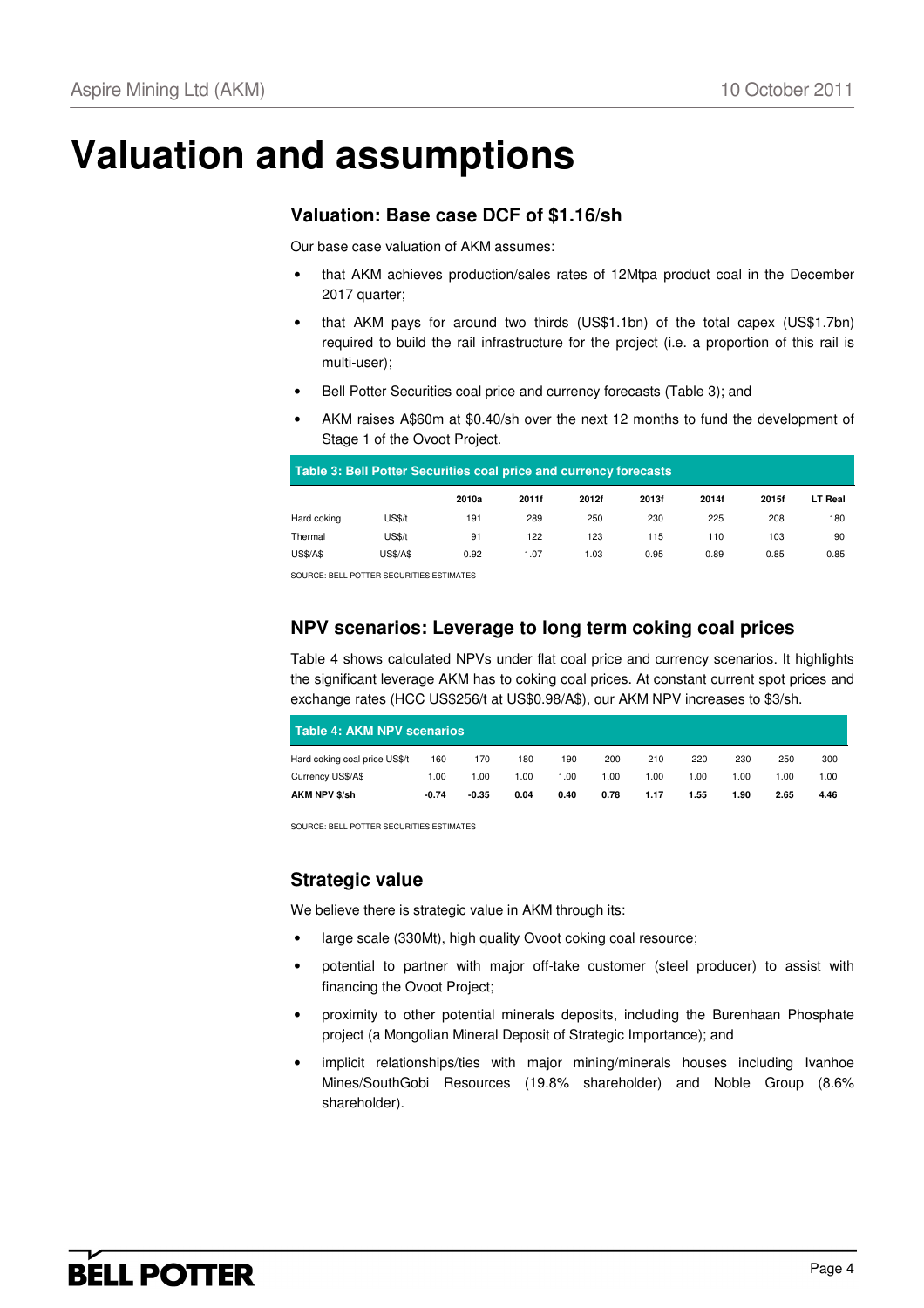# **Coal comps table**

#### **Table 5 - Coal comps table**

|                                   | ${\sf EV}$<br>A\$m | Resource<br>Mt | Reserve ·<br>Mt. | EV.<br>A\$/t | Key mines/project(s)                                                    |
|-----------------------------------|--------------------|----------------|------------------|--------------|-------------------------------------------------------------------------|
| Aston Resources Limited (AZT)     | 2.136              | 576            | 280              |              | 3.71 Maules Creek (NSW), ramp-up 11Mtpa by 2016, 20% therm, 80% met     |
| Aspire Mining Ltd (AKM)           | $370 -$            | 331            |                  |              | 1.12 Ovoot Project (Mongolia) targeting 12Mtpa met coal from 2017       |
| Bandanna Energy Ltd (BND)         | 375                | 1,261          | $147 -$          |              | 0.30 Springsure Creek (Bowen Basin) with 4Mtpa WICET capacity from 2014 |
| Bathurst Resources Ltd (BTU)      | 505                | 73             | $10 -$           |              | 6.93 Buller Coal Project (NZ) ramping up to 2Mtpa hard coking coal      |
| Carabella Resources Ltd (CLR)     | 228                | 95             |                  |              | 2.39 Mabbin Creek Complex (Bowen Basin) 3-5Mtpa met coal from 2015      |
| Coalspur Mines Ltd (CPL)          | 1,026              | 1,458          | 260!             |              | 0.70 Vista Coal Project (Canada) 9Mtpa thermal coal in BFS stage        |
| Coalworks Ltd (CWK)               | 64.                | 852            |                  |              | 0.08 Vickery South JV (50%) 50Mt NSW met & thermal coal prospect        |
| Cockatoo Coal Ltd (COK)           | 427                | 1,549          | 67               |              | 0.28 Baralaba (Bowen Basin) ramping up to 3.5Mtpa 90% PCI, 80% COK      |
| Endocoal Ltd (EOC)                | 40.                | 88             |                  |              | 0.45 Orion Downs (Bowen Basin) thermal project requiring WICET Stage 2  |
| Gloucester Coal (GCL)             | 1,463              | 279            | 76               |              | 5.25 Gloucester Basin (NSW) and Middlemount (Bowen Basin) mines         |
| Guildford Coal Ltd (GUF)          | 388                |                |                  |              | Hughenden Project (Galilee) & recent Mongolian acquisitions             |
| Gujurat NRE Coking Coal Ltd (GNM) | 394                | 647            | 67.              |              | 0.61 Wollongong met coal operations targeting 6Mtpa ROM by 2015         |
| Kangaroo Resources Ltd (KRL)      | 535                | 4,623          | 656              |              | 0.12 Pakar Thermal Coal Project (East Kalimantan) ramping up to 20Mtpa  |
| Macarthur Coal Ltd (MCC)          | 4,382              | 1,761          | 168              |              | 2.49 Bowen Basin met coal ramping up to 9.2Mtpa by FY14 (3.9Mt in FY11) |
| Metrocoal Ltd (MTE)               | 90                 | 1,016          |                  |              | 0.09 Bundi & Columboola thermal projects (Surat Basin)                  |
| New Hope Corporation Ltd (NHC)    | 3,306              | 2,048          | 656              |              | 1.61 New Acland mine and Elimatta Project (Brisbane/Surat Basins)       |
| Newland Resources Ltd (NRL)       | 61.                |                |                  |              | Comet Ridge & Spring Creek prospects (Bowen Basin)                      |
| Nucoal Resources NL (NCR)         | 227                | 505            |                  |              | 0.45 Doyles Creek thermal project (NSW), 2015 ramp-up 4-5Mtpa           |
| Resource Generation Ltd (RES)     | 81                 | 2,271          | 539              |              | 0.04 Boikarabelo thermal project (South Africa), 15-20Mtpa potential    |
| Rey Resources Ltd (REY)           | 52.                | 536            |                  |              | 0.10 Canning Basin (WA) 2Mtpa thermal 10-year potential from 2014       |
| Stanmore Coal Ltd (SMR)           | 108.               | 328            |                  |              | 0.33. The Range thermal project (Surat), targeting 5Mtpa by 2015        |
| Tigers Realm Coal (TIG)           | 95                 | 248            |                  |              | 0.38 Amaam coking coal project (NE Russia) 80%, 240-380Mt target        |
| White Energy Company Ltd (WEC)    | 362                | 684            | $\mathbf{0}$ :   |              | 0.53 Coal briquette technology & South Australia Coal resource          |
| Whitehaven Coal Ltd (WHC)         | 2,905              | 1,458          | 295              |              | 1.99 Gunnedah basin thermal & met coal mines producing >4mtpa           |
| Xanadu Mining Limited (XAM)       | 59                 | 327            |                  |              | 0.18 Mongolia explorer in met coal JV with Noble Group                  |
| <b>Weighted average</b>           |                    |                |                  | 0.86         |                                                                         |
| Weighted average - producers      |                    |                |                  | 1.12.        |                                                                         |
| Weighted average - developers     |                    |                |                  | 0.49         |                                                                         |

SOURCE: COMPANY DATA AND BELL POTTER SECURITIES ESTIMATES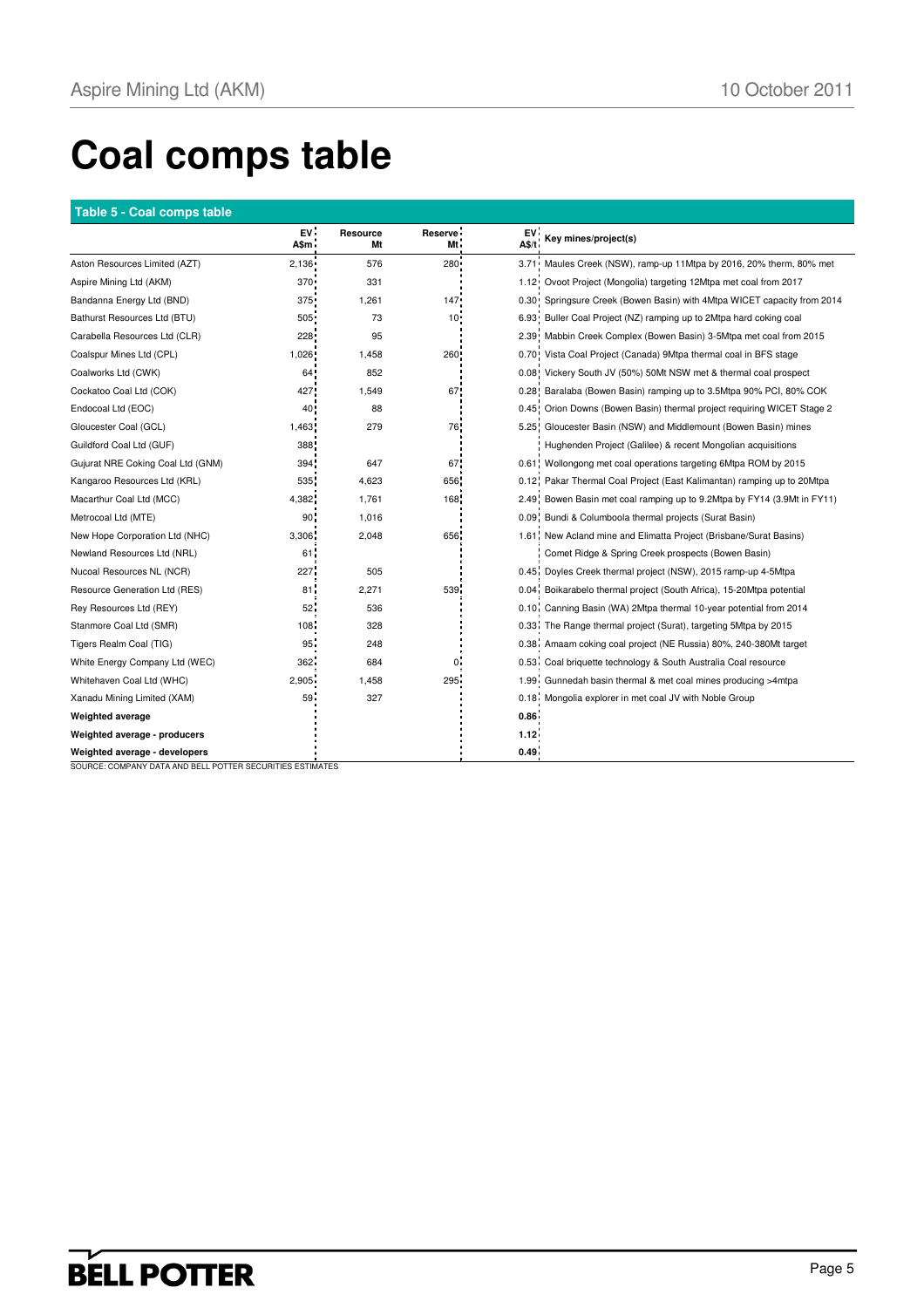## **Ovoot Project summary**

### **Proof of concept, infrastructure, haulage and customers**

Stage 1 of the Ovoot Project is to highlight to markets that a larger-scale (Stage 2) development is feasible by:

- Identifying multiple potential routes to market AKM have identified four;
- Showcasing the coal product to a potential customer base to secure coal off-take;
- Building relationships with infrastructure and other service providers for construction and ongoing project operation; and
- Managing sovereign issues (coal crossing country borders, etc.).

The two stages of the Ovoot Project can be summarised as follows.

| Table 6: Project summary |      |                             |                        |
|--------------------------|------|-----------------------------|------------------------|
|                          |      | Stage 1                     | Stage 2                |
| Ramp-up from             |      | 2012                        | 2016                   |
| ROM production           | Mtpa | $0.5 - 1.0$                 | 15                     |
| Yield                    | %    | 100%                        | 80%                    |
| Product                  | Mtpa | $0.5 - 1.0$                 | 12                     |
|                          |      | ROM coking coal             | Premium<br>coking coal |
| Closest rail load-out    |      | Erdenet<br>560km from Ovoot | Ovoot                  |
|                          |      |                             |                        |

SOURCE: AKM AND BELL POTTER SECURITIES ESTIMATES

#### **Stage 1 development: 0.5-1.0Mtpa ROM coking coal from 2012**

The scoping study for Stage 1 of the Ovoot Project is nearing completion. Stage 1 is a low capital intensity, higher operating cost trial operation. Stage 1 will mine around 0.5-1.0Mtpa ROM coking coal. This coking coal will then be trucked to the nearest rail siding (570km to Erdenet) for freight forwarding to Russian east coast ports, or to customers in Russia or China.

#### **Stage 2 development: 12Mtpa hard coking coal from 2016**

The pre-feasibility study for the Stage 2 development is expected to commence in the September 2011 quarter and be completed by the end of 2011. AKM then plans to complete a bankable feasibility study by mid-2012.

Stage 2 involves a significant infrastructure build (wash plant and 570km rail line) and will mine 15Mtpa ROM coal for 12Mtpa of washed high quality coking coal. Product coal will be railed from the Ovoot Project to Russian east coast ports, or to customers in Russia or China.

### **Four potential routes to market for Ovoot coal**

Through discussions with Russian rail providers and Mongolian infrastructure providers, AKM has identified four potential routes to market.

- East coast Russian ports: Railing coal north along the trans-Mongolian railway, then across the trans-Siberian railway to east coast Russian ports;
- 2. South to the Chinese border: Railing coal south along the trans-Mongolian railway for sale at the Mongolian-Chinese border;
- 3. China via Manzhouli: Railing coal north along the trans-Mongolian railway then east to the Mongolian-Chinese border at Manzhouli (Inner Mongolia); and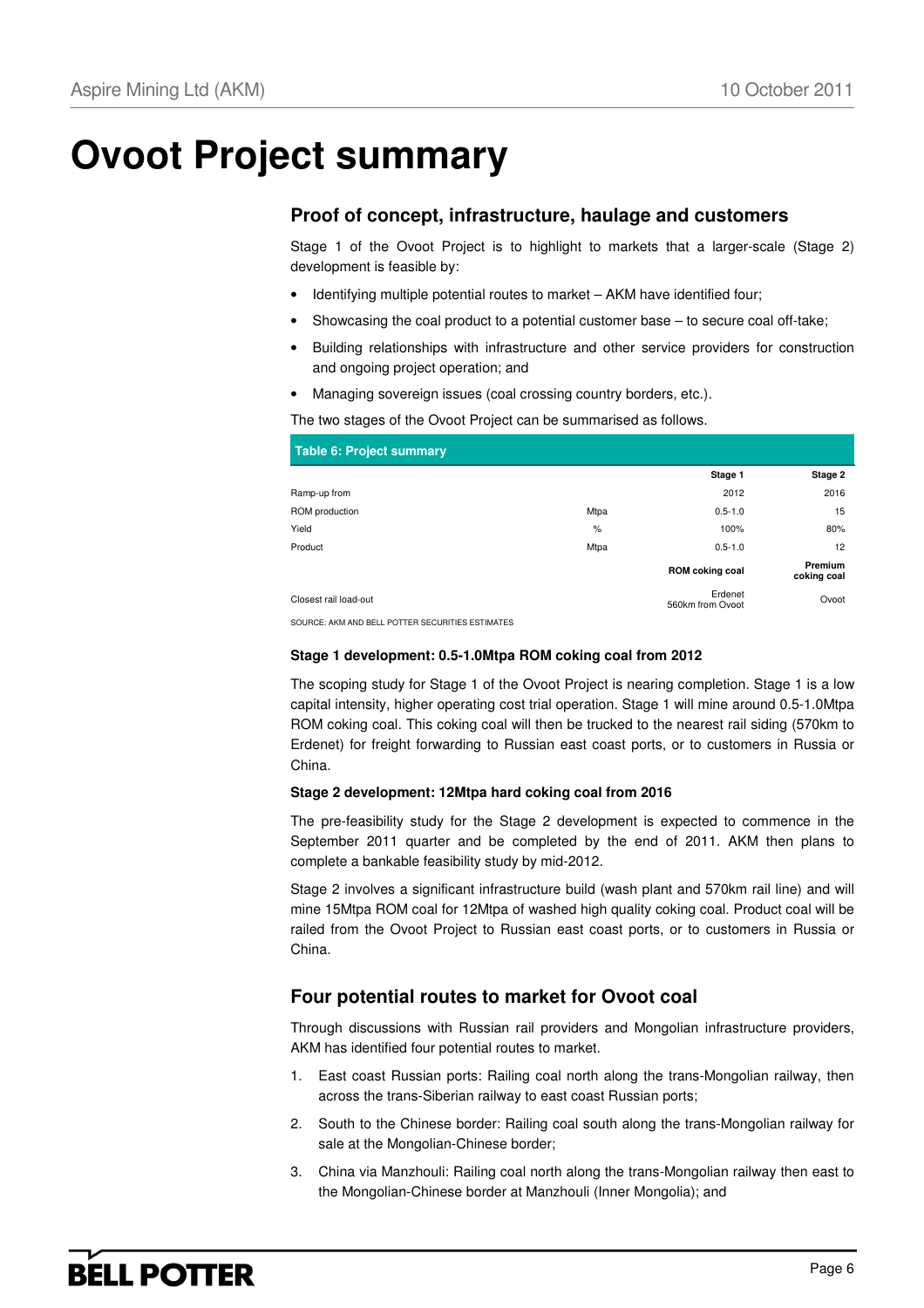**Figure 3 – Ovoot Project: distances to markets**  KHUVSGUL UST'-LUGA **OVOOT OMOSCO** TAUPS LOKO **AIKALSK** Ports unde GRODE silway routes ULAANBAATAR Proposed railway rout Distance from Naushk ZAMIIN-UUD vay border crossing po To Japan<br>Southe Korea & × Mining/development projects  $S$ OURCE

4. West to Europe: Depending on freight agreements, it may be viable to rail coal north along the trans-Mongolian railway then west along the trans-Siberian railway to

#### **Transport to port a key hurdle**

markets in Europe.

The example in Table 7 calculates the freight distances to Vostochny Port (east coast Russia), one of the four routes to market identified by AKM. This route is likely to be the most direct point of access to the seaborne market (and therefore seaborne prices).

The analysis highlights the significant distances that Ovoot Project coal will have to travel, and the leverage of costs to rail tariffs. In Australia, Bowen Basin hard coking coal is railed 300-400km to port. In Canada, Peace River hard coking coal is railed around 1,000km to port. The rail distance from the Ovoot Project to Vostochny port is around 4,600km.

| Table 7: Transport                               |    |             |             |
|--------------------------------------------------|----|-------------|-------------|
|                                                  |    | Stage 1     | Stage 2     |
| <b>Transport parameters</b>                      |    |             |             |
| <b>Distances</b>                                 |    |             |             |
| Road Ovoot -> Moron                              | km | 170         |             |
| Road Moron -> Erdenet                            | km | 390         |             |
| Road total Ovoot -> Erdenet                      | km | 560         |             |
| Rail Ovoot -> Moron                              | km |             | 170         |
| Rail Moron -> Erdenet                            | km |             | 390         |
| Rail total Ovoot -> Erdenet                      | km |             | 560         |
| Example: Seaborne sales through Russia           |    |             |             |
| Rail Erdenet -> Naushki (Mongolia-Russia border) | km | 420         | 420         |
| Rail Naushki -> Vostochny                        | km | 3,500-3,800 | 3,500-3,800 |
| Rail total Erdenet -> Vostochny                  | km | 4,070       | 4,070       |
| Total Ovoot Project -> Vostochny                 | km | 4,630       | 4,630       |
| SOURCE: AKM AND BELL POTTER SECURITIES ESTIMATES |    |             |             |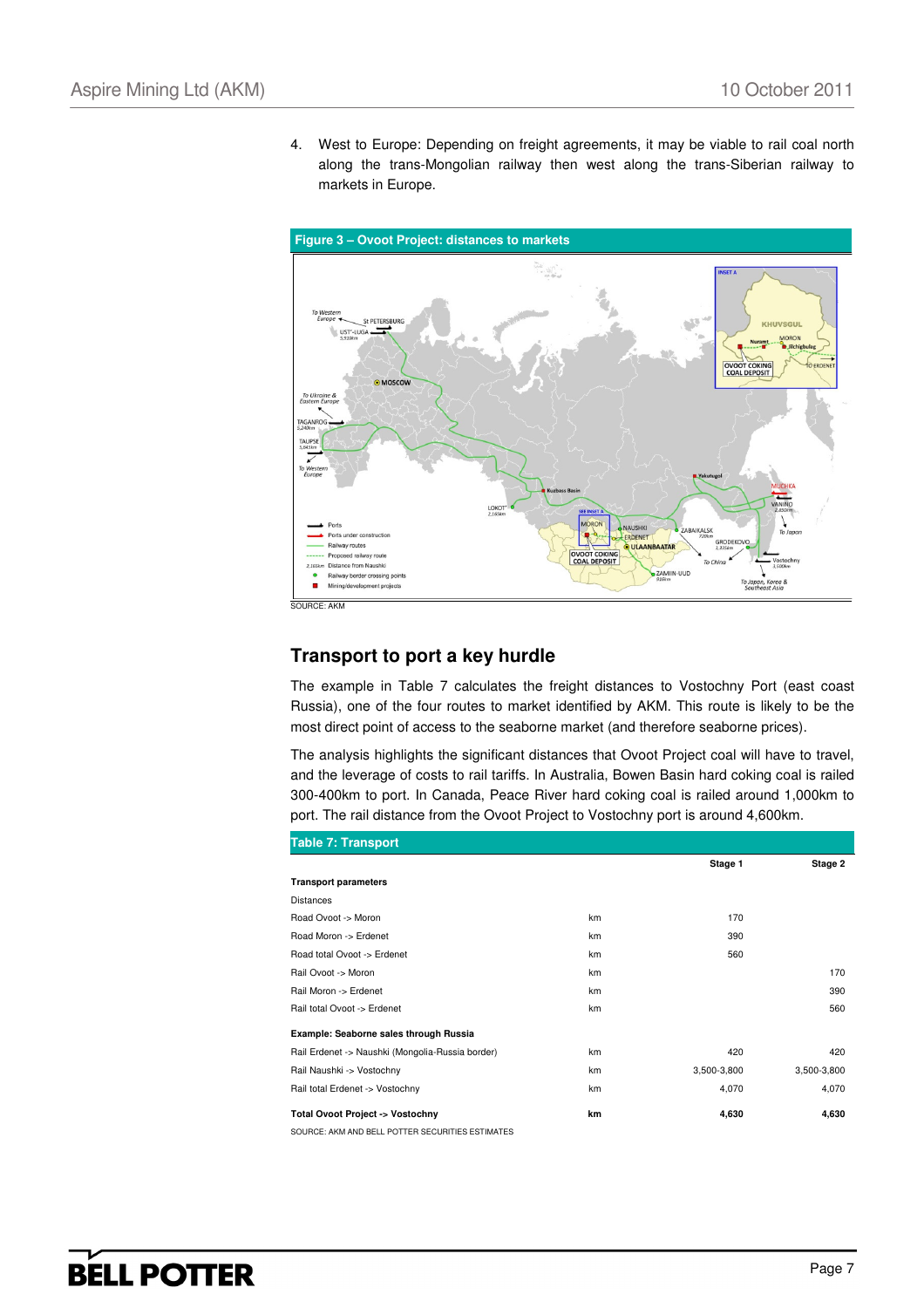#### **Ovoot Project transport costs**

The example in Table 8 examines FOB transport costs to Vostochny Port, the most direct point of access to the seaborne market (and therefore seaborne prices). The construction of the Ovoot Project to Erdenet rail line lowers transport costs by around US\$30/t.

We have used a conservative Russian freight tariff of USc1.5/tkm. However, we understand that rates of less than USc1.0/tkm have been negotiated by other users.

**Lowering Russian rail tariff assumptions to USc1.0/tkm (from USc1.5/tkm) reduces transport costs by around US\$20/t and increases our NPV base case NPV from \$1.16/sh to \$2.09/sh.**

| <b>Table 8: Transport</b>        |               |         |         |
|----------------------------------|---------------|---------|---------|
|                                  |               | Stage 1 | Stage 2 |
| <b>Transport tariffs</b>         |               |         |         |
| Mongolia road haulage rates      | USc/tkm       | 8.0     |         |
| Mongolia rail haulage rates      | USc/tkm       | 3.0     | 3.0     |
| Russia rail haulage rates        | USc/tkm       | 1.5     | 1.5     |
| <b>Transport costs</b>           |               |         |         |
| Mongolia road                    | <b>US\$/t</b> | 44.80   |         |
| Mongolia rail                    | <b>US\$/t</b> | 12.60   | 29.40   |
| Russia rail                      | <b>US\$/t</b> | 54.75   | 54.75   |
| <b>Total transport</b>           | US\$/t        | 112.15  | 84.15   |
| Border charges                   | <b>US\$/t</b> | 1.50    | 1.50    |
| Total transport + border charges | US\$/t        | 113.65  | 85.65   |

SOURCE: AKM AND BELL POTTER SECURITIES ESTIMATES

#### **Mining costs: Low strip ratio an offset to rail distance**

To AKM's advantage, the Ovoot Project has a low strip ratio when compared with Australian hard coking coal mines. AKM estimate that Stage 1 will have a strip ratio of around 3 (BCM:t). We estimate that some Australian hard coking coal operations in the Bowen Basin (E.g. BMA) are operating at strip ratios of 15-17:1 (BCM:t).

| Table 9: Mining                                  |               |         |         |
|--------------------------------------------------|---------------|---------|---------|
|                                                  |               | Stage 1 | Stage 2 |
| <b>Mining parameters</b>                         |               |         |         |
| Strip ratio                                      | bcm:t         | 3.0     | 5.5     |
| Coal SG                                          | t/bcm         | 1.35    | 1.35    |
| Mining cost                                      | US\$/bcm      | 4.00    | 3.00    |
| Mining and processing costs                      |               |         |         |
| Mining cost                                      | <b>US\$/t</b> | 14.96   | 23.40   |
| Process/handling (screen)                        | <b>US\$/t</b> | 2.00    |         |
| Process/handling (wash)                          | <b>US\$/t</b> |         | 3.00    |
| Admin                                            | <b>US\$/t</b> | 2.00    | 2.00    |
| Mine gate cost                                   | US\$/t        | 18.96   | 28.40   |
| Transport cost                                   | <b>US\$/t</b> | 113.65  | 85.65   |
| Port charges                                     | <b>US\$/t</b> | 10.00   | 10.00   |
| <b>Total FOB cost excl royalties</b>             | US\$/t        | 142.61  | 124.05  |
| Royalties & charges                              | <b>US\$/t</b> | 7.20    | 9.36    |
| <b>Total FOB cost</b>                            | US\$/t        | 149.81  | 133.41  |
| SOURCE: AKM AND BELL POTTER SECURITIES ESTIMATES |               |         |         |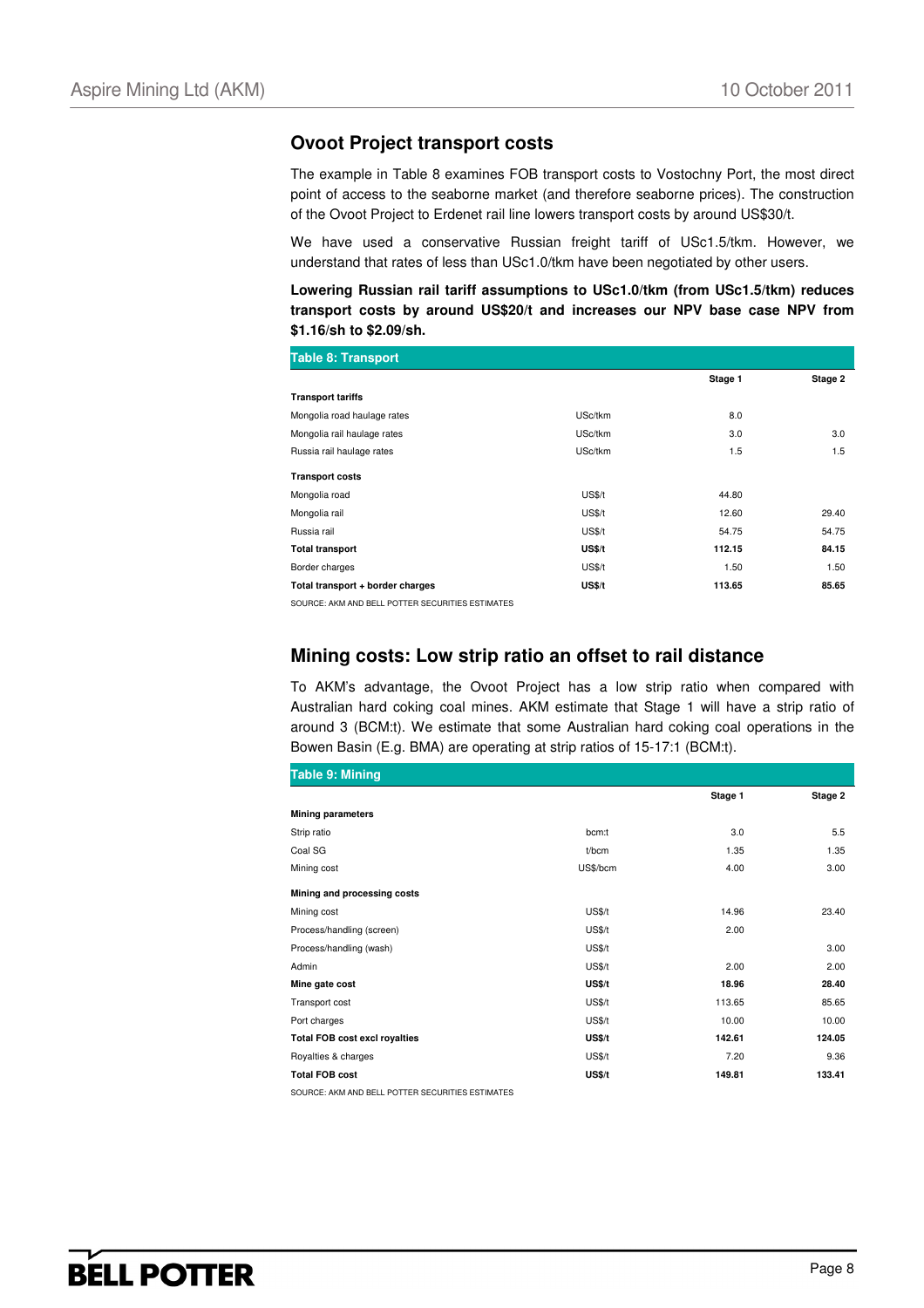### **Project capital costs**

We estimate modest capital costs of around US\$52m for Stage 1. For Stage 2, we estimate that site infrastructure (including coal wash plant) will have a capital cost of around US\$450m. The Stage 2 rail capital cost assumption in Table 10 is for the 180km rail link between the Ovoot Project and Moron. The assumptions follow consultation with AKM and reviews of similar projects under development (E.g. Mongolia Mining Corporation Ukhaa Khudag coking coal project).

| <b>Table 10: Capital costs</b>         |          |         |         |
|----------------------------------------|----------|---------|---------|
|                                        |          | Stage 1 | Stage 2 |
| Pre-strip                              | US\$m    | 6       |         |
| Road upgrade                           | US\$m    | 36      |         |
| Rail                                   | US\$m    |         | 510     |
| Wash plant                             | US\$m    |         | 300     |
| Site infrastructure & mine development | US\$m    | 10      | 150     |
| Total                                  | US\$m    | 52      | 960     |
|                                        | US\$/tpa | 69      | 80      |

SOURCE: AKM AND BELL POTTER SECURITIES ESTIMATES

#### **AKM partner in 50% of the Moron to Erdenet rail link**

The Moron to Erdenet rail link will likely be used by other minerals projects and be of regional development importance. Therefore, we think it is likely that AKM will likely partner with the Mongolian Government and/or other potential users in the construction of the Moron to Erdenet rail link. This component accounts for around 390km of the total required rail infrastructure of 570km. We factor in AKM funding and owning 50% of this infrastructure and estimate the total capital cost (100%) US\$1.2bn. This infrastructure ownership appears as a negative (\$0.34/sh) in our NPV calculation.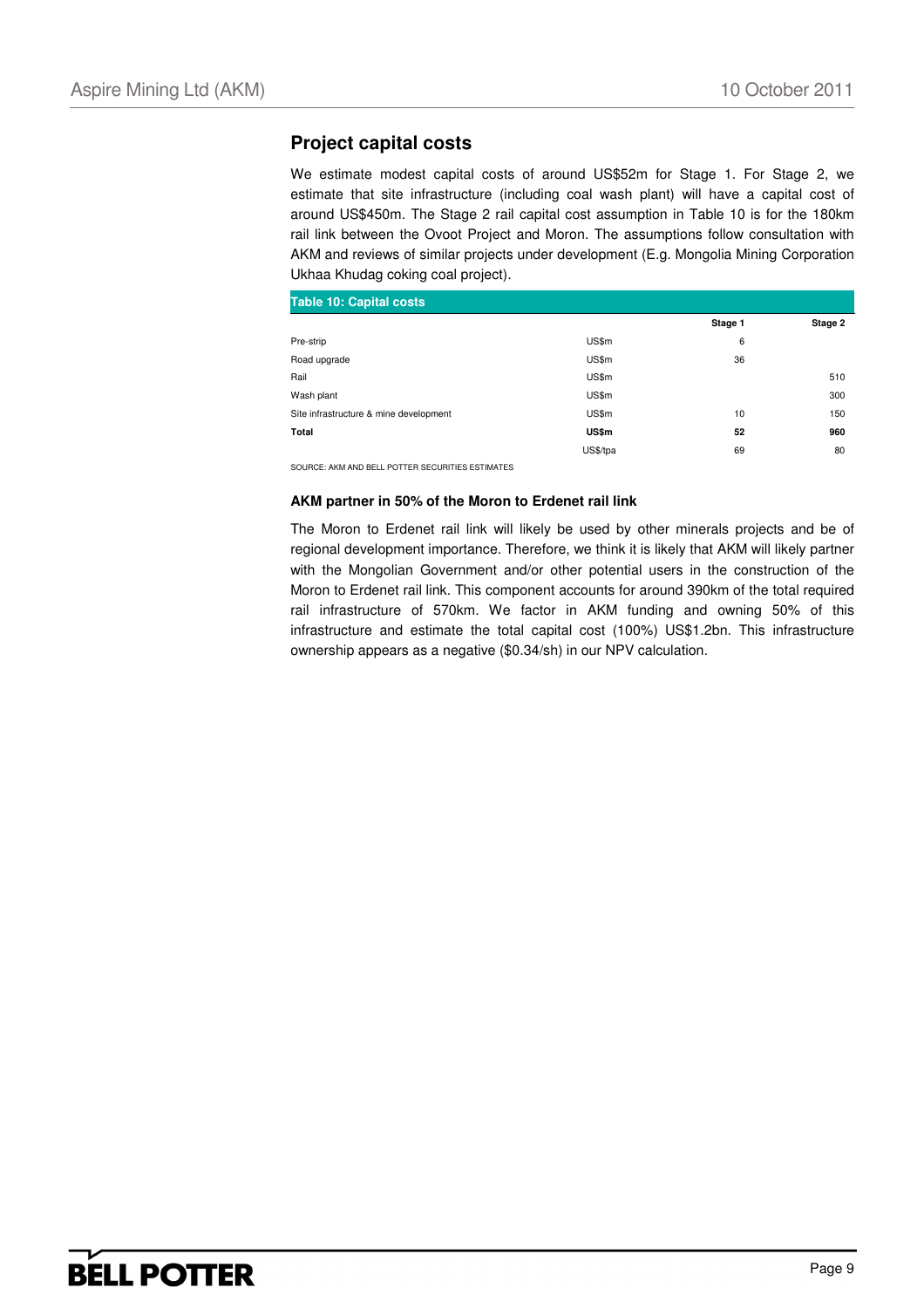# **AKM capital structure**

## **AKM issued capital, market capitalisation & enterprise value**

| Table 11: Issued Capital, Market Capitalisation & Enterprise Value |  |  |
|--------------------------------------------------------------------|--|--|

| Total issued shares m       | 540.6 |
|-----------------------------|-------|
| Share price A\$             | 0.49  |
| Market cap (undiluted) A\$m | 262.2 |
| Net cash A\$m               | 12.0  |
| EV (undiluted) A\$m         | 250.2 |
| Options m                   | 247.7 |
| Issued shares (diluted) m   | 788.3 |
| Market cap (diluted) A\$m   | 382.3 |
| Net cash + options A\$m     | 25.0  |
| EV (diluted) A\$m           | 357.3 |
| SOURCE: IRESS               |       |

## **AKM major shareholders**

**Figure 4 – AKM major shareholders** 



SOURCE: AKM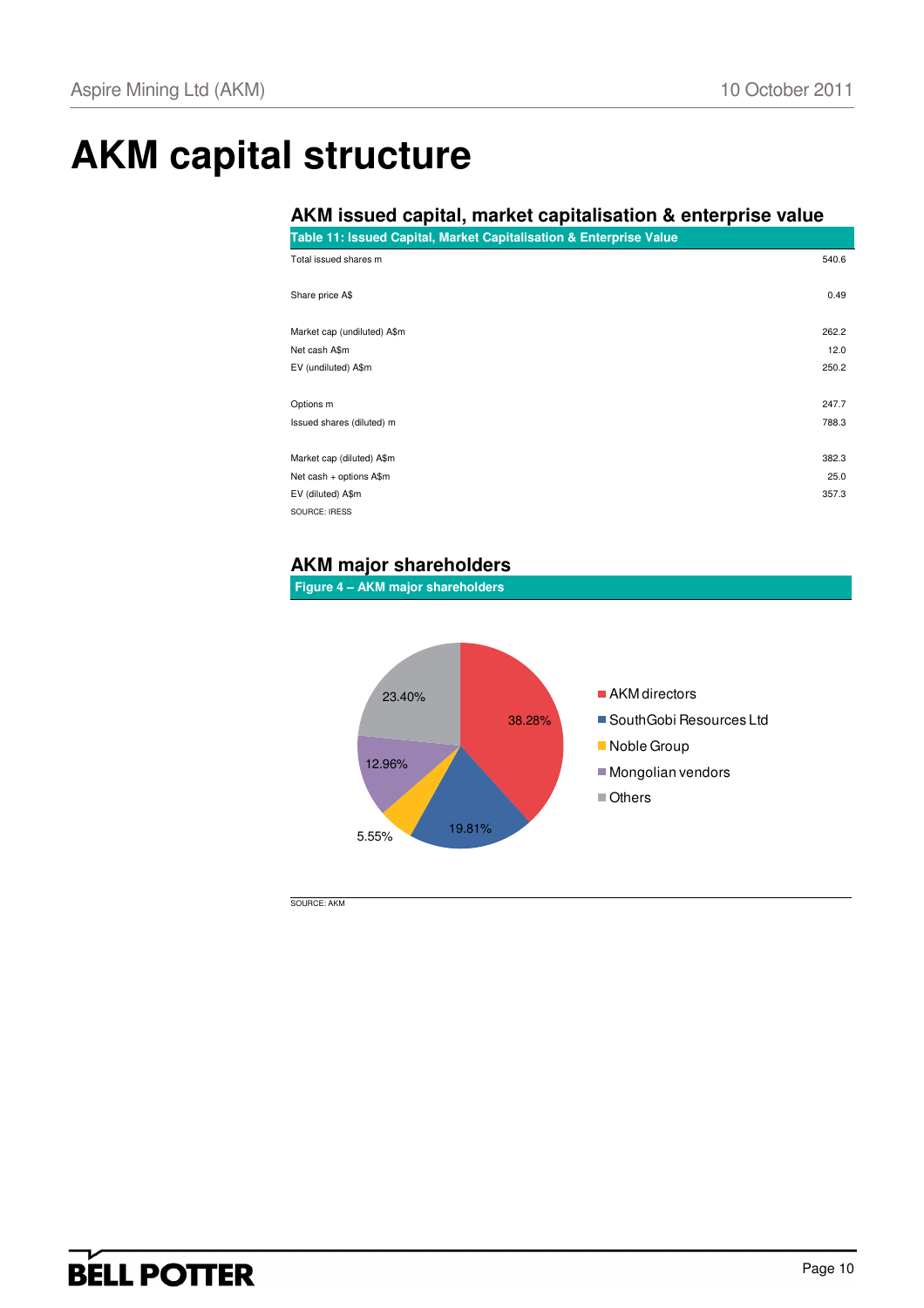## Aspire Mining Ltd as at 10 October 2011

## Recommendation Spec Buy

Price \$0.49/sh

Aspire Mining Ltd (AKM) 10 October 2011 12 October 2012 12 October 2011 10 October 2011 16/sh

#### **Table 12 - Financial summary**

| <b>PROFIT AND LOSS</b>          |                         |                  |       |       |       |       | <b>FINANCIAL RATIOS</b>         |               |           |          |          |       |       |  |
|---------------------------------|-------------------------|------------------|-------|-------|-------|-------|---------------------------------|---------------|-----------|----------|----------|-------|-------|--|
| Year ending 30 Jun              | Unit                    | 2010a            | 2011a | 2012f | 2013f | 2014f | Year ending 30 Jun              | Unit          | 2010a     | 2011a    | 2012f    | 2013f | 2014f |  |
| Revenue                         | \$m                     |                  |       |       | 127   | 161   | <b>VALUATION</b>                |               |           |          |          |       |       |  |
| Expense                         | \$m                     | (1)              | (5)   | (8)   | (104) | (143) | <b>NPAT</b>                     | $\mathsf{Sm}$ | (1)       | (4)      | (5)      | 6     |       |  |
| <b>EBITDA</b>                   | \$m                     | (1)              | (5)   | (8)   | 23    | 18    | Reported EPS                    | c/sh          | (0)       | (1)      | (1)      |       |       |  |
| Depreciation                    | \$m                     | $\left(0\right)$ | (0)   | ۰     | (17)  | (15)  |                                 |               |           |          |          |       |       |  |
| EBIT                            | \$m                     | (1)              | (5)   | (8)   |       | 4     | PER                             | X             | $-121.3x$ | $-52.2x$ | $-62.1x$ | 55.1x | 76.4x |  |
| Net interest expense            | \$m                     | 0                |       |       | 2     | 2     | <b>DPS</b>                      | c/sh          |           |          |          |       |       |  |
| PBT                             | \$m                     | (1)              | (4)   | (7)   | 8     | 6     | Yield                           | $\%$          |           |          |          |       |       |  |
| Tax expense                     | \$m                     |                  |       |       | (2)   | (1)   | EV/EBITDA                       | X             | $-376.4x$ | $-71.8x$ | $-43.0x$ | 15.4x | 19.5x |  |
| NPAT of associates              | $\mathop{\$m}\nolimits$ |                  |       |       |       |       | PROFITABILITY RATIOS            |               |           |          |          |       |       |  |
| NPAT (reported)                 | \$m                     | (1)              | (4)   | (5)   | 6     | 4     | EBITDA margin                   | $\%$          | 0%        | $-1751%$ | 0%       | 18%   | 11%   |  |
| NPAT attributable to MI         | $\mathop{\$m}\nolimits$ |                  |       |       |       |       | EBIT margin                     | $\%$          | 0%        | $-1759%$ | 0%       | 5%    | 2%    |  |
| <b>NPAT attributable to AKM</b> | \$m                     | (1)              | (4)   | (5)   | 6     | 4     | Return on assets                | $\%$          | $-9%$     | $-22%$   | $-9%$    | 7%    | 2%    |  |
| Abnormal items                  | \$m                     |                  |       |       |       |       | Return on equity                | $\%$          | $-11%$    | $-25%$   | $-9%$    | 7%    | 2%    |  |
| NPAT (adjusted)                 | \$m                     | (1)              | (4)   | (5)   | 6     |       | <b>LIQUIDITY &amp; LEVERAGE</b> |               |           |          |          |       |       |  |

| <b>CASH FLOW</b>           |               |       |       |                |                |       | ND / E                          | %               | -42%   | -42%   | -41%   | $-3/%$ | $-28%$  |
|----------------------------|---------------|-------|-------|----------------|----------------|-------|---------------------------------|-----------------|--------|--------|--------|--------|---------|
| Year ending 30 Jun         | Unit          | 2010a | 2011a | 2012f          | 2013f          | 2014f | $ND / (ND + E)$                 | %               | $-71%$ | $-74%$ | $-68%$ | $-59%$ | $-39%$  |
| <b>OPERATING CASHFLOW</b>  |               |       |       |                |                |       |                                 |                 |        |        |        |        |         |
| Receipts                   | $\mathsf{Sm}$ |       |       | 0              | 112            | 160   | <b>ASSUMPTIONS - Prices</b>     |                 |        |        |        |        |         |
| Payments                   | \$m           | (0)   | (3)   | (2)            | (82)           | (122) | Year ending 30 Jun              | Unit            | 2010a  | 2011a  | 2012f  | 2013f  | LT Real |
| Royalties                  | \$m           |       |       |                | (7)            | (8)   | Coal prices                     |                 |        |        |        |        |         |
| Tax                        | \$m           |       |       | 2              | (2)            | (1)   | Hard coking                     | US\$/t          | 146    | 247    | 270    | 235    | 181     |
| Net interest               | \$m           | 0     | 0     | $\overline{c}$ | $\overline{2}$ | 2     | Semi-hard coking                | US\$/t          | 119    | 209    | 234    | 201    | 155     |
| Other                      | \$m           |       |       |                |                | ٠     | LV PCI                          | US\$/t          | 110    | 196    | 225    | 190    | 147     |
| Operating cash flow        | \$m           | (0)   | (3)   |                | 23             | 30    | Semi-soft coking                | US\$/t          | 102    | 190    | 205    | 160    | 121     |
| <b>INVESTING CASHFLOW</b>  |               |       |       |                |                |       | Thermal                         | US\$/t          | 77     | 106    | 128    | 118    | 91      |
| Capex                      | $\mathsf{Sm}$ | (0)   | (0)   | (33)           | (19)           | (170) | <b>CURRENCY</b>                 |                 |        |        |        |        |         |
| Exploration & evaluation   | \$m           | (1)   | (8)   | (4)            | (4)            | (2)   | AUD/USD                         | <b>US\$/A\$</b> | 0.87   | 0.99   | 1.06   | 0.98   | 0.85    |
| Other                      | \$m           | (1)   | (3)   |                |                |       |                                 |                 |        |        |        |        |         |
| Investing cash flow        | \$m           | (2)   | (11)  | (37)           | (23)           | (172) | <b>ASSUMPTIONS - Production</b> |                 |        |        |        |        |         |
| <b>FINANCING CASHFLOW</b>  |               |       |       |                |                |       | Year ending 30 Jun              | Unit            | 2010a  | 2011a  | 2012f  | 2013f  | 2014f   |
| Equity proceeds            | $\mathsf{Sm}$ | 7     | 20    | 60             |                | 200   | Production                      |                 |        |        |        |        |         |
| Debt proceeds/(repayments) | \$m           |       |       |                |                |       | Ovoot - Stage 1                 | Mt              |        |        |        | 0.6    | 0.8     |
| <b>Dividends</b>           | \$m           |       |       |                |                |       | Ovoot - Stage 2                 | Mt              |        |        |        |        |         |
| Other                      | \$m           |       |       | (3)            |                | (9)   | Total                           | Mt              |        |        |        | 0.6    | 0.8     |
| Financing cash flow        | \$m           |       | 20    | 57             | $\blacksquare$ | 191   | <b>Production split</b>         |                 |        |        |        |        |         |
| Change in cash             | \$m           | 5     |       | 22             | (1)            | 50    | Hard coking                     | $\frac{9}{6}$   | 0%     | 0%     | 0%     | 100%   | 100%    |

| <b>BALANCE SHEET</b>          |               |       |       |       |       |       | LV PCI                | $\%$ | 0%  | 0% | 0%    | 0%       | 0%      |
|-------------------------------|---------------|-------|-------|-------|-------|-------|-----------------------|------|-----|----|-------|----------|---------|
| Year ending 30 Jun            | Unit          | 2010a | 2011a | 2012f | 2013f | 2014f | Semi-soft coking      | $\%$ | 0%  | 0% | 0%    | 0%       | 0%      |
| <b>ASSETS</b>                 |               |       |       |       |       |       | Thermal               | $\%$ | 0%  | 0% | $0\%$ | 0%       | 0%      |
| Cash & short term investments | $\mathsf{Sm}$ | 6     | 12    | 34    | 33    | 83    |                       |      |     |    |       |          |         |
| Accounts receivable           | \$m           | 0     | 0     |       | 15    | 16    |                       |      |     |    |       |          |         |
| Inventory                     | \$m           |       |       |       |       |       | <b>VALUATION</b>      |      |     |    |       |          |         |
| Property, plant & equipment   | \$m           | 0     | 0     | 33    | 36    | 191   | <b>Issued capital</b> | Unit |     |    |       |          |         |
| Other                         | \$m           | 12    | 17    | 17    | 17    | 17    | Shares on issue       | m    | 541 |    |       |          |         |
| <b>Total assets</b>           | \$m           | 17    | 29    | 84    | 101   | 306   | Options               | m    | 248 |    |       |          |         |
| <b>LIABILITIES</b>            |               |       |       |       |       |       | New issue             | m    | 150 |    |       |          |         |
| Accounts payable              | $\mathsf{Sm}$ | 0     |       |       | 11    | 12    | Total                 | m    | 938 |    |       |          |         |
| <b>Borrowings</b>             | \$m           |       |       |       |       |       | Discount rate         | $\%$ | 13% |    |       | \$m      | $$$ /sh |
| Other                         | \$m           | 3     |       |       |       |       | Ovoot - Stage 1       |      |     |    |       | 7.20     | 0.01    |
| <b>Total liabilities</b>      | \$m           | 4     |       |       | 11    | 12    | Ovoot - Stage 2       |      |     |    |       | 1,337.69 | 1.43    |
| <b>SHAREHOLDER'S EQUITY</b>   |               |       |       |       |       |       | Infrastructure        |      |     |    |       | (319.75) | (0.34)  |
| Share capital                 | \$m           | 19    | 39    | 99    | 99    | 299   | Other assets          |      |     |    |       | 20.00    | 0.02    |
| Reserves                      | \$m           |       | 0     | 0     | 0     | 0     | Corporate overheads   |      |     |    |       | (30.00)  | (0.03)  |
| Retained earnings             | \$m           | (7)   | (11)  | (16)  | (10)  | (6)   | Total                 |      |     |    |       | 1,015.15 | 1.08    |
| <b>Total equity</b>           | \$m           | 14    | 28    | 83    | 89    | 294   | Net cash              |      |     |    |       | 72.02    | 0.08    |
| Weighted average shares       | m             | 222   | 222   | 615   | 690   | 790   | <b>Equity value</b>   |      |     |    |       | 1,087.17 | 1.16    |

|      |       |                                                      |                                                      |                                               |       | <b>FINANCIAL RATIOS</b>         |      |           |          |          |        |        |
|------|-------|------------------------------------------------------|------------------------------------------------------|-----------------------------------------------|-------|---------------------------------|------|-----------|----------|----------|--------|--------|
| Unit | 2010a | 2011a                                                | 2012f                                                | 2013f                                         | 2014f | Year ending 30 Jun              | Unit | 2010a     | 2011a    | 2012f    | 2013f  | 2014f  |
| \$m  |       | 0                                                    |                                                      | 127                                           | 161   | VALUATION                       |      |           |          |          |        |        |
| \$m  |       |                                                      |                                                      | (104)                                         | (143) | <b>NPAT</b>                     | \$m  | (1)       |          |          | 6      |        |
| \$m  |       |                                                      |                                                      | 23                                            | 18    | Reported EPS                    | c/sh | (0)       | (1)      | (1)      |        |        |
| \$m  |       |                                                      | $\blacksquare$                                       | (17)                                          | (15)  |                                 |      |           |          |          |        |        |
| \$m  |       |                                                      |                                                      |                                               | 4     | <b>PER</b>                      | χ    | $-121.3x$ | $-52.2x$ | $-62.1x$ | 55.1x  | 76.4x  |
| \$m  | 0     |                                                      | $\overline{2}$                                       | $\overline{2}$                                | 2     | <b>DPS</b>                      | c/sh |           |          |          |        |        |
| \$m  |       |                                                      |                                                      | 8                                             | 6     | Yield                           | $\%$ |           |          |          |        |        |
| \$m  |       |                                                      | $\overline{2}$                                       |                                               | (1)   | EV/EBITDA                       | χ    | $-376.4x$ | $-71.8x$ | $-43.0x$ | 15.4x  | 19.5x  |
| \$m  |       |                                                      |                                                      |                                               |       | <b>PROFITABILITY RATIOS</b>     |      |           |          |          |        |        |
| \$m  |       |                                                      |                                                      | 6                                             | 4     | EBITDA margin                   | %    | 0%        | $-1751%$ | 0%       | 18%    | 11%    |
| \$m  |       |                                                      |                                                      |                                               |       | EBIT margin                     | %    | 0%        | -1759%   | 0%       | 5%     | 2%     |
| \$m  |       |                                                      |                                                      | 6                                             | 4     | Return on assets                | %    | $-9%$     | $-22%$   | $-9%$    | 7%     | 2%     |
| \$m  |       |                                                      |                                                      |                                               |       | Return on equity                | $\%$ | $-11%$    | $-25%$   | $-9%$    | 7%     | 2%     |
| \$m  |       |                                                      |                                                      | 6                                             |       | <b>LIQUIDITY &amp; LEVERAGE</b> |      |           |          |          |        |        |
|      |       |                                                      |                                                      |                                               |       | Net debt (cash)                 | \$m  | (6)       | (12)     | (34)     | (33)   | (83)   |
|      |       |                                                      |                                                      |                                               |       | ND / E                          | %    | $-42%$    | $-42%$   | $-41%$   | $-37%$ | $-28%$ |
| Unit | 2010a | 2011a                                                | 2012f                                                | 2013f                                         | 2014f | $ND / (ND + E)$                 | $\%$ | $-71%$    | $-74%$   | $-68%$   | $-59%$ | $-39%$ |
|      |       | (1)<br>(1)<br>(0)<br>(1)<br>(1)<br>(1)<br>(1)<br>(1) | (5)<br>(5)<br>(0)<br>(5)<br>(4)<br>(4)<br>(4)<br>(4) | (8)<br>(8)<br>(8)<br>(7)<br>(5)<br>(5)<br>(5) | (2)   |                                 |      |           |          | (4)      | (5)    |        |

| Receipts                  | \$m |     |     |      | 112  | 160   | <b>ASSUMPTIONS - Prices</b> |                 |       |       |       |       |         |
|---------------------------|-----|-----|-----|------|------|-------|-----------------------------|-----------------|-------|-------|-------|-------|---------|
| Payments                  | \$m | (0) | (3) | (2)  | (82) | (122  | Year ending 30 Jun          | Unit            | 2010a | 2011a | 2012f | 2013f | LT Real |
| Royalties                 | \$m |     |     |      | 10   | (8)   | Coal prices                 |                 |       |       |       |       |         |
| Тах                       | \$m |     |     |      | (2)  | (1    | Hard coking                 | <b>JS\$/t</b>   | 146   | 247   | 270   | 235   | 181     |
| Net interest              | \$m | υ   |     |      |      |       | Semi-hard coking            | JS\$/t          | 119   | 209   | 234   | 201   | 155     |
| Other                     | \$m |     |     |      |      |       | LV PCI                      | JS\$/†          | 110   | 196   | 225   | 190   | 147     |
| Operating cash flow       | \$m | (0) | (3) |      | 23   | 30    | Semi-soft coking            | JS\$/t          | 102   | 190   | 205   | 160   | 121     |
| <b>INVESTING CASHFLOW</b> |     |     |     |      |      |       | Thermal                     | JS\$/t          |       | 106   | 128   | 118   | 91      |
| Capex                     | \$m | (0) | (0) | (33) | (19) | (170) | <b>CURRENCY</b>             |                 |       |       |       |       |         |
| Exploration & evaluation  | \$m | (1) | (8) | (4)  | (4)  | (2)   | AUD/USD                     | <b>US\$/A\$</b> | 0.87  | 0.99  | .06   | 0.98  | 0.85    |

|                            | <b>P.I.</b> | $\cdots$ | $\mathcal{L}$ |       |                |       |                                 |      |       |       |       |       |       |
|----------------------------|-------------|----------|---------------|-------|----------------|-------|---------------------------------|------|-------|-------|-------|-------|-------|
| Investing cash flow        | \$m         | (2)      | (11)          | (37)  | (23)           | (172) | <b>ASSUMPTIONS - Production</b> |      |       |       |       |       |       |
| <b>FINANCING CASHFLOW</b>  |             |          |               |       |                |       | Year ending 30 Jun              | Unit | 2010a | 2011a | 2012f | 2013f | 2014f |
| Equity proceeds            | \$m         |          | 20            | 60    | ۰.             | 200   | <b>Production</b>               |      |       |       |       |       |       |
| Debt proceeds/(repayments) | \$m         |          |               |       |                |       | Ovoot - Stage 1                 | Mt   |       |       |       | 0.6   | 0.8   |
| <b>Dividends</b>           | \$m         |          |               |       |                |       | Ovoot - Stage 2                 | Mt   |       |       |       |       |       |
| Other                      | \$m         |          |               | (3)   |                | (9)   | Total                           | Mt   |       |       |       | 0.6   | 0.8   |
| Financing cash flow        | \$m         |          | 20            | 57    | $\blacksquare$ | 191   | <b>Production split</b>         |      |       |       |       |       |       |
| Change in cash             | \$m         | 5        |               | 22    | (1)            | 50    | Hard coking                     | $\%$ | 0%    | 0%    | 0%    | 100%  | 100%  |
|                            |             |          |               |       |                |       | Semi-hard coking                | $\%$ | 0%    | 0%    | 0%    | $0\%$ | 0%    |
| <b>BALANCE SHEET</b>       |             |          |               |       |                |       | LV PCI                          | $\%$ | 0%    | 0%    | 0%    | $0\%$ | 0%    |
| Year ending 30 Jun         | Unit        | 2010a    | 2011a         | 2012f | 2013f          | 2014f | Semi-soft coking                | $\%$ | 0%    | 0%    | 0%    | 0%    | 0%    |
| ASSETS                     |             |          |               |       |                |       | Thermal                         | $\%$ | 0%    | 0%    | 0%    | $0\%$ | 0%    |

| Inventory                   | $\mathsf{Sm}$ |     |      |      |      |     | <b>VALUATION</b>      |             |     |          |        |
|-----------------------------|---------------|-----|------|------|------|-----|-----------------------|-------------|-----|----------|--------|
| Property, plant & equipment | \$m           | 0   | 0    | 33   | 36   | 191 | <b>Issued capital</b> | <b>Unit</b> |     |          |        |
| Other                       | \$m           | 12  | 17   | 17   | 17   | 17  | Shares on issue       | m           | 541 |          |        |
| <b>Total assets</b>         | \$m           | 17  | 29   | 84   | 101  | 306 | Options               | m           | 248 |          |        |
| LIABILITIES                 |               |     |      |      |      |     | New issue             | m           | 150 |          |        |
| Accounts payable            | \$m           | 0   |      |      | 11   | 12  | Total                 | m           | 938 |          |        |
| Borrowings                  | \$m           |     |      |      |      |     | Discount rate         | $\%$        | 13% | \$m      | \$/sh  |
| Other                       | \$m           | 3   |      |      |      |     | Ovoot - Stage 1       |             |     | 7.20     | 0.01   |
| <b>Total liabilities</b>    | \$m           | 4   |      | ٠    | 11   | 12  | Ovoot - Stage 2       |             |     | 1,337.69 | 1.43   |
| SHAREHOLDER'S EQUITY        |               |     |      |      |      |     | Infrastructure        |             |     | (319.75) | (0.34) |
| Share capital               | \$m           | 19  | 39   | 99   | 99   | 299 | Other assets          |             |     | 20.00    | 0.02   |
| Reserves                    | \$m           |     | 0    | 0    | 0    | 0   | Corporate overheads   |             |     | (30.00)  | (0.03) |
| Retained earnings           | \$m           | (7) | (11) | (16) | (10) | (6) | Total                 |             |     | 1.015.15 | 1.08   |
| Total equity                | \$m           | 14  | 28   | 83   | 89   | 294 | Net cash              |             |     | 72.02    | 0.08   |
| Weighted average shares     | m             | 222 | 222  | 615  | 690  | 790 | <b>Equity value</b>   |             |     | 1,087.17 | 1.16   |
|                             |               |     |      |      |      |     |                       |             |     |          |        |

SOURCE: BELL POTTER SECURITIES ESTIMATES